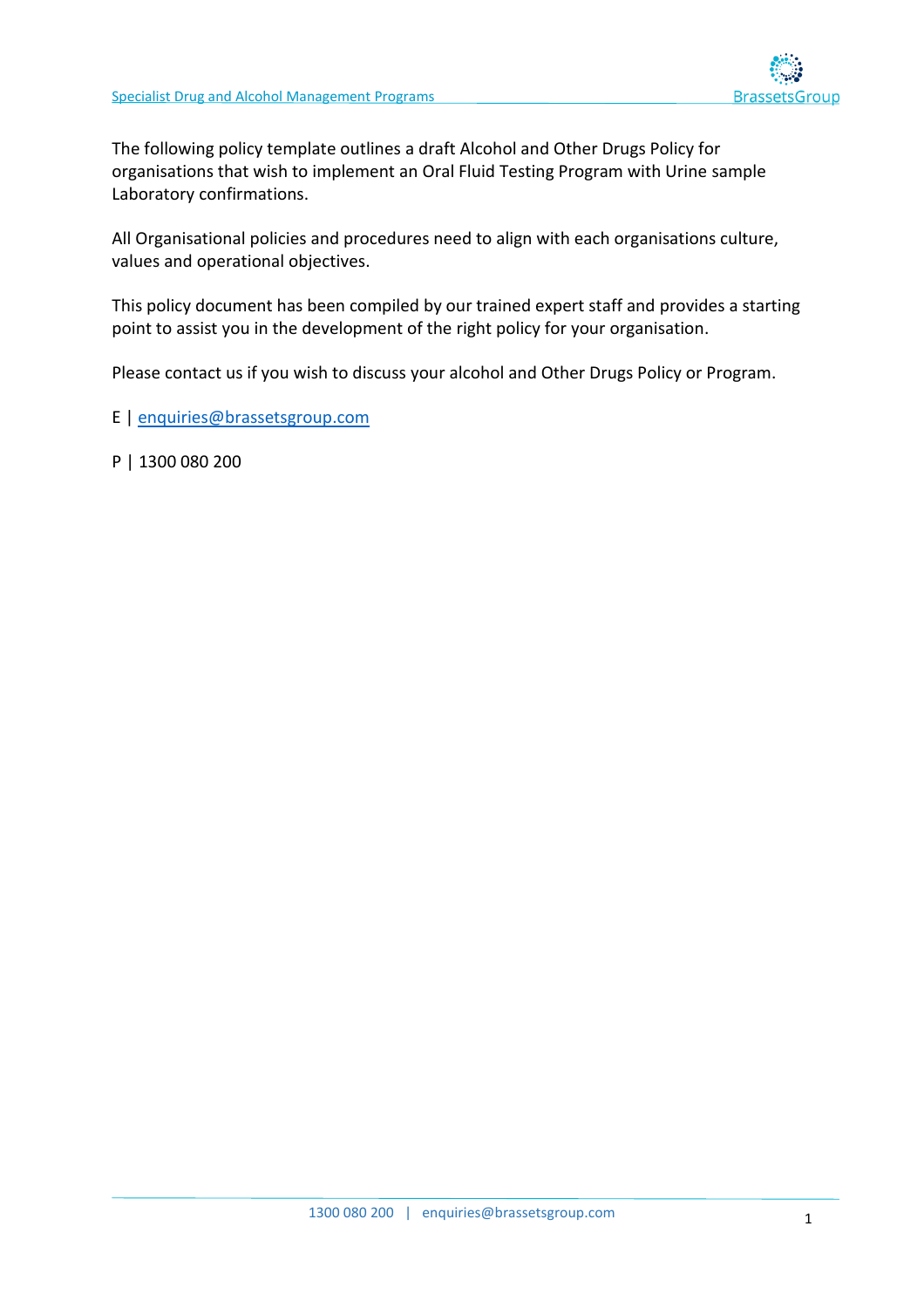

# Alcohol and Other Drugs Policy

## Scope

This Policy applies to all *<Insert Company Name>* employees, agents, contractors including *<insert contractors activities>,* visitors and anyone else permitted into the work environment for the reason of conducting work for the Company (referred to as "Employees" herein).

This Policy applies to any location, place and equipment including machinery, which are attended or used for the purposes of performing work and work-related duties. This Policy extends to all functions and places that are work related, for example, work functions and conferences.

This Policy does not form part of an Employee's contract of employment or contract for service and may be amended at any time. This Policy is subject to amendment from time to time.

### Purpose

#### *<Insert statement relating to company's core values & safety initiatives>*

Every person who works at or visits a *<Insert Company Name>* site or office or nominated workplace has a responsibility to meet the Company's health and safety obligations, policies and procedures. This includes taking appropriate care of their own health and safety and the safety of others. All Employees must ensure that they are "fit for work" – that is, they are in a fit and healthy state, which enables them to competently perform their duties without compromising the health and safety of themselves and others.

This Policy outlines the responsibilities of all Employees in relation to alcohol and other drugs and the processes that will be followed at all *<Insert Company Name>* sites to address the workplace safety risks associated with the use of alcohol and other drugs. *<Insert Company Name>* is committed to encouraging early intervention of alcohol and other drug dependency issues and providing support to Employees who seek assistance and rehabilitation.

### Policy

#### *<Core Values & Safety Initiatives>*

*<Insert statement relating to company's core values & safety initiatives>*

#### **Fitness for work**

As an Employee it is your responsibility to be "fit for work". To be considered fit for work, a person must be in a state (physical, mental and emotional) which enables them to perform assigned tasks competently and in a manner which does not threaten the safety or health of themselves or others.

A person will be deemed unfit for work under this Policy if any of the following apply but not limited to:

• Where the person is working in or visiting a *<Insert Company Name>* site and the person's Breath Alcohol Concentration (BrAC) is greater than 0.00;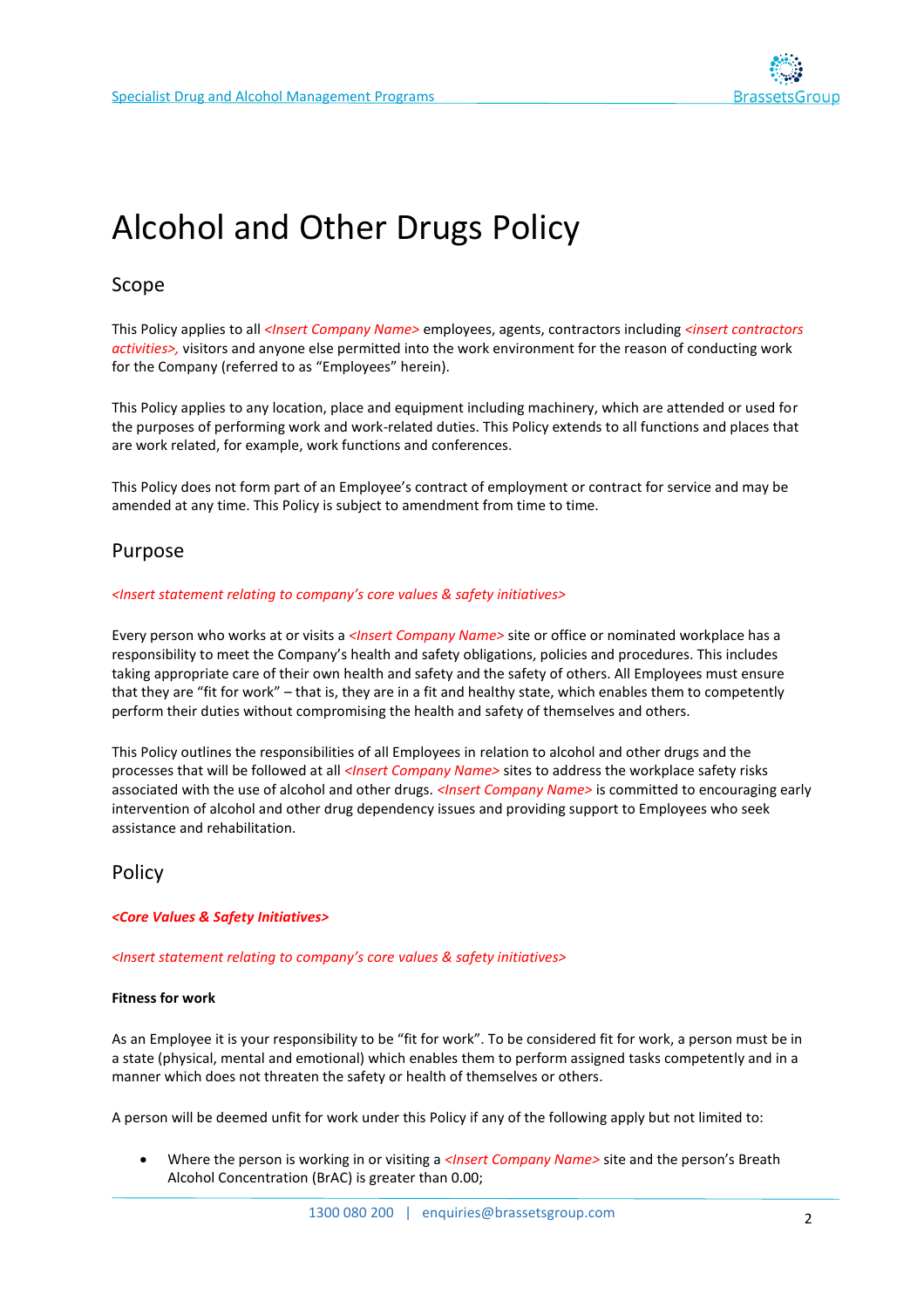

- The person has an amount of drugs, that is, present in their urine or hair that exceeds the test cut- off levels as set out in Appendix B of this Policy;
- The person has any other drug in their system which a medical practitioner advises could impact that person's ability to safely perform their duties, whether or not such a drug is a prescription drug; or
- A "deemed positive" test result has been obtained (as set out at the Failure to Comply with a Request section of this Policy).

#### **Rehabilitation guidelines**

*<Insert Company Name>* recognises alcohol or other drug dependency as a treatable condition. Any person who suspects that they have an alcohol and other drug dependency condition is encouraged to seek advice and to obtain appropriate medical treatment. Employee's also have a responsibility to report concerns about another work colleague's ability to safely perform their duties. The use of any of the rehabilitation services contained in this Policy and any self-identification will remain strictly confidential.

#### Assess to EAP support

#### *<Insert Details relating to the company's Employee Assistance Program (EAP)>*

#### Self-identification

Where an Employee comes forward of their own volition or where *<Insert Company Name>* considers it necessary or appropriate, prior to a test being conducted, *<Insert Company Name>* will support them with any alcohol and or drug dependency issues. In these circumstances, an Employee Support Plan will be developed and implemented to assist the Employee's recovery.

Where an Employee tests positive (whether at the initial screening or confirmatory test), it will be at *<Insert Company Name>* discretion whether rehabilitation support is offered to the Employee. In these circumstances, disciplinary action may still be taken.

#### Requests for leave

Employees who require leave from work to receive treatment for alcohol and / or other drugs dependency issues may be entitled to access accrued leave entitlements or leave without pay as determined by the Company.

#### Other support

Where *<Insert Company Name>* is supporting an Employee who has an alcohol or other drug dependency issue, an Employee Support Plan will be developed by the site HR Team, in consultation with the individual concerned and their relevant Manager and/or HR, which the Employee will need to comply with.

An Employee Support Program may include but is not limited to:

- Negative test result to be achieved prior to return to work using the Company preferred testing provider and testing regime;
- Process to be adopted to achieve a negative test result;
- Timeframe in which a negative test result is to be achieved; and
- Offers of rehabilitation assistance, i.e. referral to EAP or other specialist agency.
- Mandatory attendance at EAP counselling (or alternative provider);
- Additional testing regimes which may include hair drug testing;
- Additional supervision; and/or
- Any other matters/steps considered to be appropriate to the specific case/circumstances.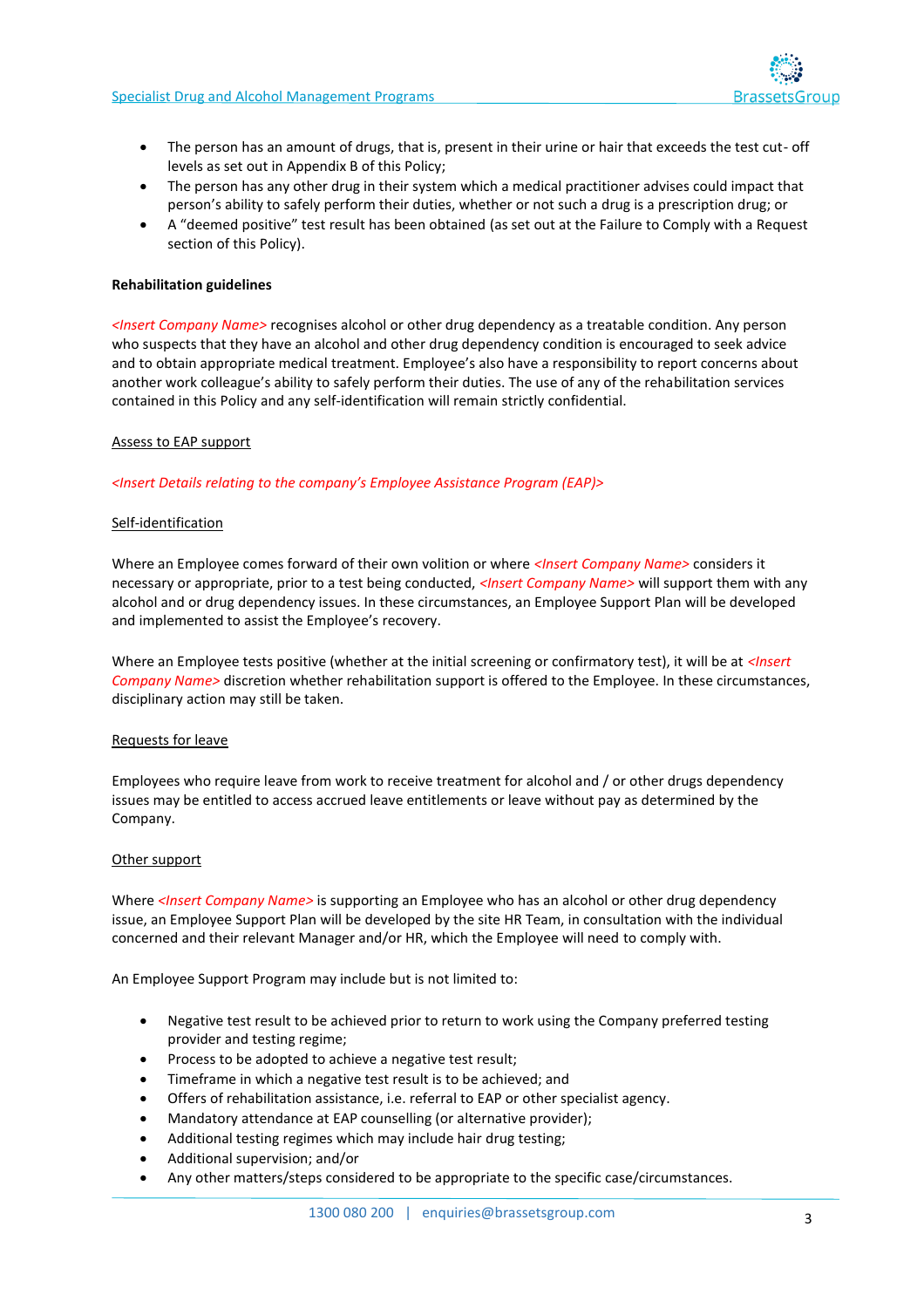

*<Insert Company Name>* may also offer Alcohol and Other Drugs education and training programs which may include but are not limited to general information about the adverse effects of alcohol and other drugs in the workplace and self-management options, i.e. self-testing. Additional training and tools and resources may be provided to assist managers and supervisors to deal with identifying unusual behaviour and managing persons affected by alcohol and/or other drugs.

#### **Alcohol and/or other drugs and Work**

#### *<Insert Company's expectations relating to alcohol & other drugs in the workplace>*

No Employee will attend work in breach of the alcohol and/or other drug standards set out in this Policy as this may lead to an inability to perform all of the duties required of the Employee's position in a safe and efficient manner.

Employees must not attend for work with an alcohol or other drug level that exceeds the limits as set out in the relevant Australian Saliva Drug Testing Standard AS/NZS 4760 & the Urine Drug Testing Standard AS/NZS 4308. In summary:

- Alcohol, where the BrAC is greater than 0.00;
- Any illegal drug, as set out in the relevant Australian Saliva Drug Testing Standard AS/NZS4760 & Urine Drug Testing Standard AS/NZS 4308.
- Any prescription drugs or over the counter drugs as set out in the relevant Australian Saliva Drug Testing Standard AS/NZS4760 & Urine Drug Testing Standard AS/NZS 4308, of a kind or quantity for which might reasonably be expected to have the potential of impacting the Employee's ability to safely and efficiently perform his or her duties. This also includes but is not limited to:
	- Prescription drugs which have not been prescribed or issued to the Employee by a medical practitioner; or
	- Consumption which exceeds the level which the employee has been prescribed to take or as recommended.

Other than as set out in this Policy, Employees must not be in possession of, use or consume, sell, supply, cultivate or manufacture alcohol or other drugs at work.

#### Prohibited use and consumption at work

The use and consumption of illegal drugs and alcohol in breach of the limits contained at Appendix B of this Policy may result in disciplinary action up to and including termination of employment.

*<Insert Company Name>'* operations are alcohol free environments. In special circumstances such as the retirement of employees, End of Year functions or other similar work functions, the Site Manager or Executive Leader may approve the moderate consumption and responsible serving of alcohol during and after working hours. The Site Manager or Executive Leader will nominate a specified timeframe for the function. In all circumstances, permission is to be obtained from the Site Manager or Executive Leader prior to the function.

Employees are to ensure that they do not resume duty if they are unfit to perform their work duties in a safe and efficient manner.

#### Prescription or over the counter drugs and self-disclosure

At all times, it is the personal responsibility of the Employee to ensure that they are fully fit for work and that any medication they are taking does not impact their fitness for work including their ability to pass a drug and/or alcohol test.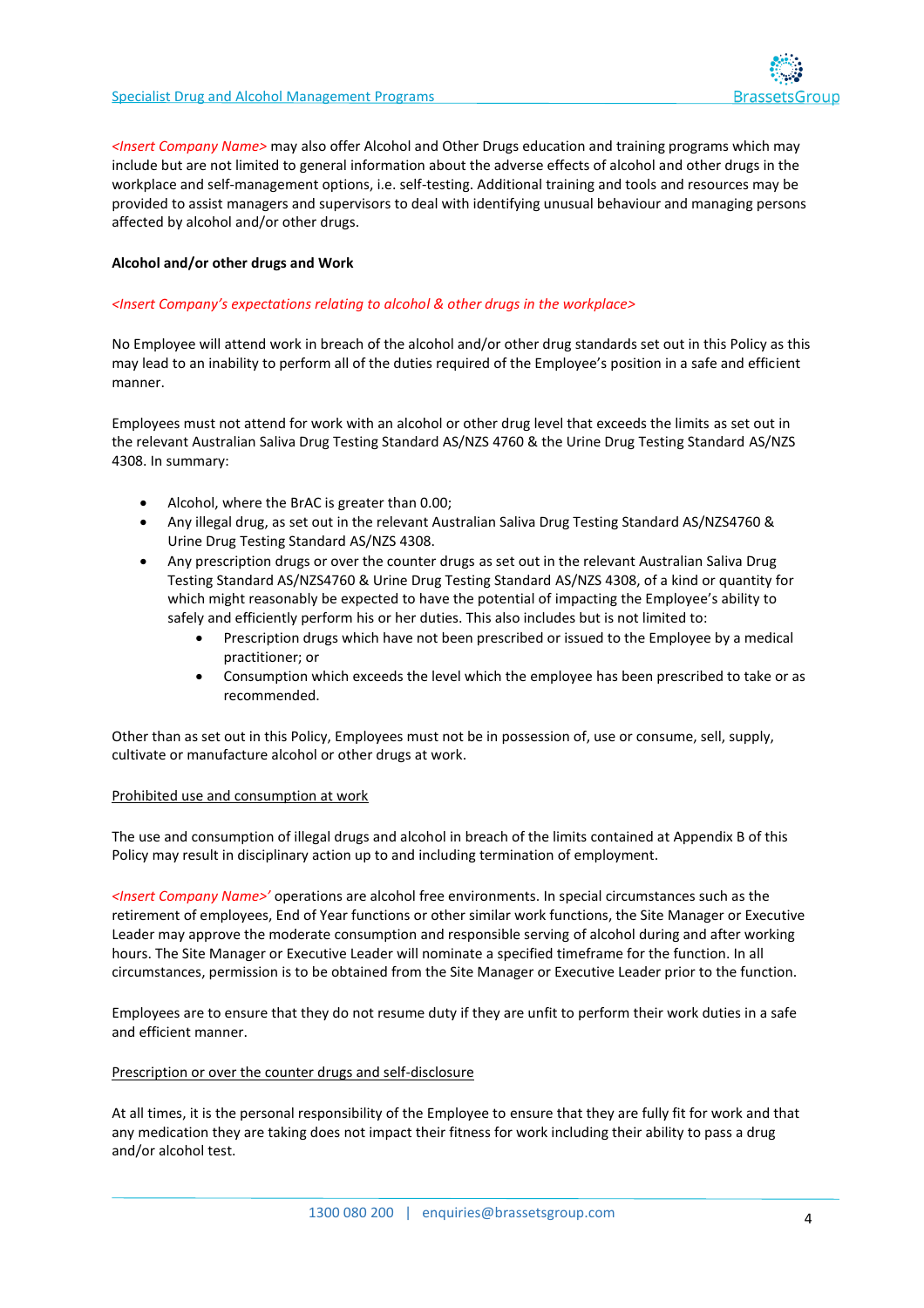

Employees' who are required to take medications, such as over the counter medications or prescription drugs that may impact their fitness for work are required to notify their Manager or Supervisor and complete the Employee Disclosure Form that can be collected from the local HR team. An Employee may also be required to seek a medical clearance from their treating medical practitioner to confirm that they are medically fit to perform their role while taking the medication.

#### Prohibited possession and supply at work

An Employee must not be in possession of, store or sell, supply, cultivate or manufacture alcohol and/or other drugs at work including any other drug related paraphernalia unless:

- They are for legitimate medical or other purposes (such as training or the transportation of alcohol and / or other drugs to the Site Manager or Executive Leader if found in the workplace); or
- In the case of alcohol, it is for an approved work function authorised by the Site Manager or Executive Leader.

Police will be contacted if an Employee is found to be in possession of, storing, selling supplying, cultivating or manufacturing illicit drugs at work.

# Testing Procedure for Alcohol and other Drugs

#### **Types of Testing**

#### Mandatory

• *<Insert any mandatory company testing, this may include BrAC Breath Alcohol Testing at the start of every shift>*

#### Random

- *<Insert Company Name>* may at any time, with or without reason, conduct any number of random alcohol and other drug testing which may include at gate and/or blanket testing.
- Random alcohol and other drug testing shall apply to all Employees including Management, *<Insert worker & contractor types>* and Visitors who may be onsite at the time when testing takes place.
- All random alcohol and other drug testing will be conducted by a nominated provider with all collectors being certificated to Australian Standards AS 4308 and AS 4760 and an authorised person under *<Insert relevant law/s>.* All Laboratory confirmations will be conducted by a NATA (National Association of Testing Authorities) Accredited provider certified to Australian Standards AS 4308 and AS 4760.
- The random testing will be undertaken in accordance with the Drug and Alcohol testing protocols as set out in the Standard Testing Procedure section below.
- *<Insert Company Name>* may at any time, with or without reason, send a sample of randomly selected negative urine tests for confirmatory lab testing in accordance with the confirmatory screening Standard Testing Procedure section below to test for drug classes as set out in the relevant Australian Saliva Drug Testing Standard AS/NZS 4760 & Urine Drug Testing Standard AS/NZS 4308.

#### At risk / suspicion

• Any Employee whose behaviour is considered "at risk" and there is a reasonable suspicion that the person is at risk from alcohol or other drugs will be subject to alcohol and other drug testing,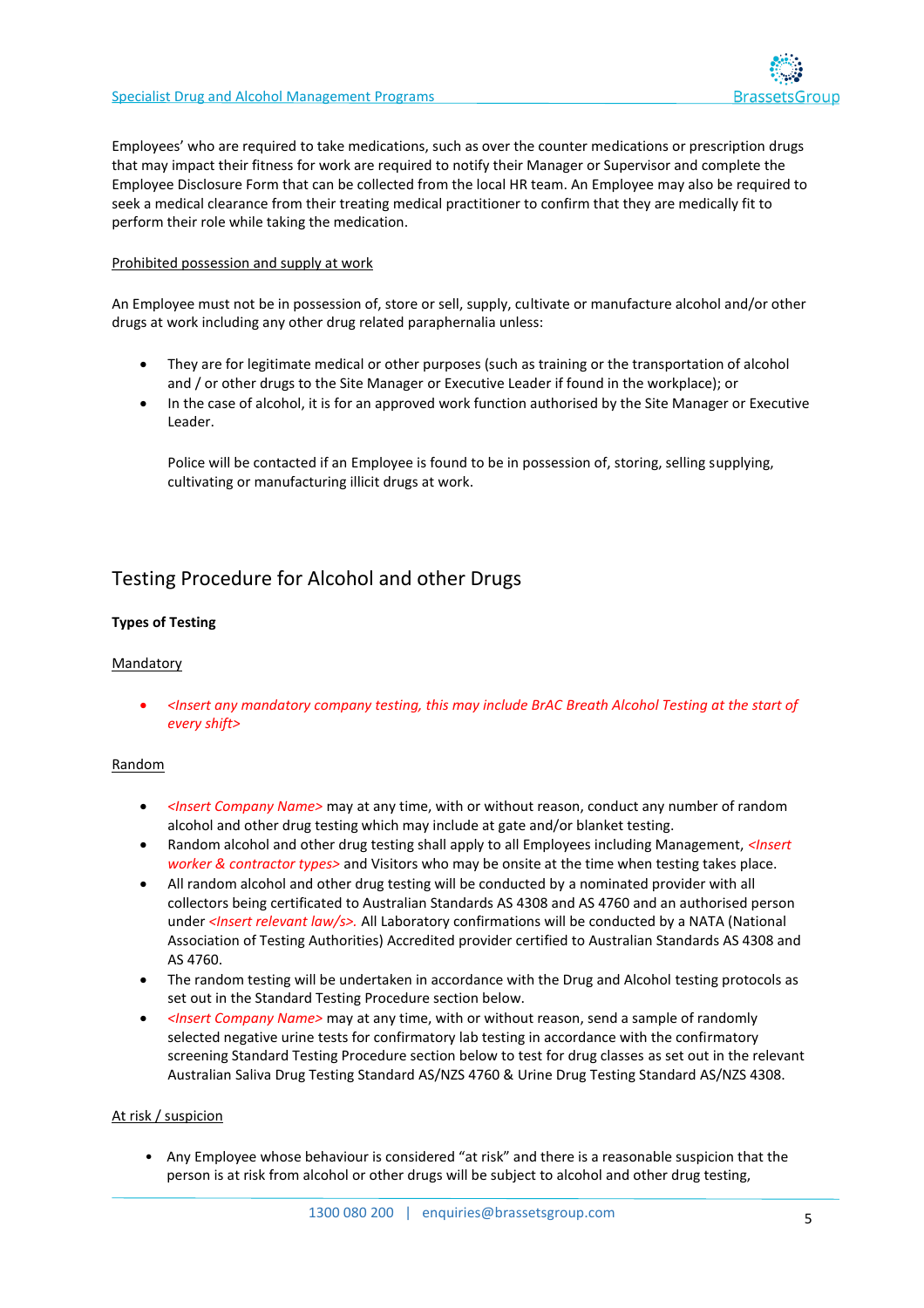

particularly but not limited to potential breaches of this Policy or breaches of an ongoing Employee Support Plan following a breach of this Policy.

#### Post-incident / injury

- Employees involved in an incident or injury at work, particularly but not limited to incidents or injuries that result in a near miss, medical treatment, damage to property / equipment or lost time injury, will be subject to alcohol and other drug testing. The requirement for testing is at the discretion of the Site Manager and HSE Advisor and testing may occur on a case by case basis.
- *<Insert Company Name>* may at any time, with or without reason, send a sample of negative urine tests for confirmatory lab tests in accordance with the confirmatory screening Standard Testing Procedure listed below to test for synthetic drugs and other substances.

#### **Target**

• An Employee will be subject to target testing where they have obtained their first non-negative test result for alcohol and / or other drugs, for a period of 12 months from the date of the first nonnegative test result. The Employee may also be subject to further review at *<Insert Company Name>* discretion and may be extended.

#### Self-testing

• Where an Employee is concerned in any way about his or her degree of fitness for work, they must consult with their Manager or Supervisor before commencing work. In particular any Employee who suspects that his or her BrAC could be greater than 0.00 they should use one of the *<Insert Company Name>* Self Testing Unit before commencing work.

#### **Standard Testing Procedure**

All Employees entering or working at a *<Insert Company Name>* site may be tested in accordance with the following procedures.

#### *<Insert Mandatory Testing Type & Procedure>*

#### Drug and Alcohol Testing

Australian Standard AS 4760 Saliva Drug Testing Standard & Australian Standard AS 4308 – Urine Drug Testing Standard, is adhered to in this Testing Procedure.

If the validity of the sample cannot be established or if it is suspected that the sample may have been adulterated or substituted, then another specimen shall be collected as soon as possible using the below procedures.

The Drug and Alcohol Testing Procedure is summarised below and in the flow chart at Appendix D.

#### Initial screening (breath for alcohol and urine for drugs)

Alcohol and other drug testing will be conducted privately and confidentially at a designated testing area by a trained and certified collector, certified to AS4308 and AS4760 ("the Collector). Upon arrival at the designated testing area an Employee will be required to provide an acceptable form of ID. If the Employee is unable to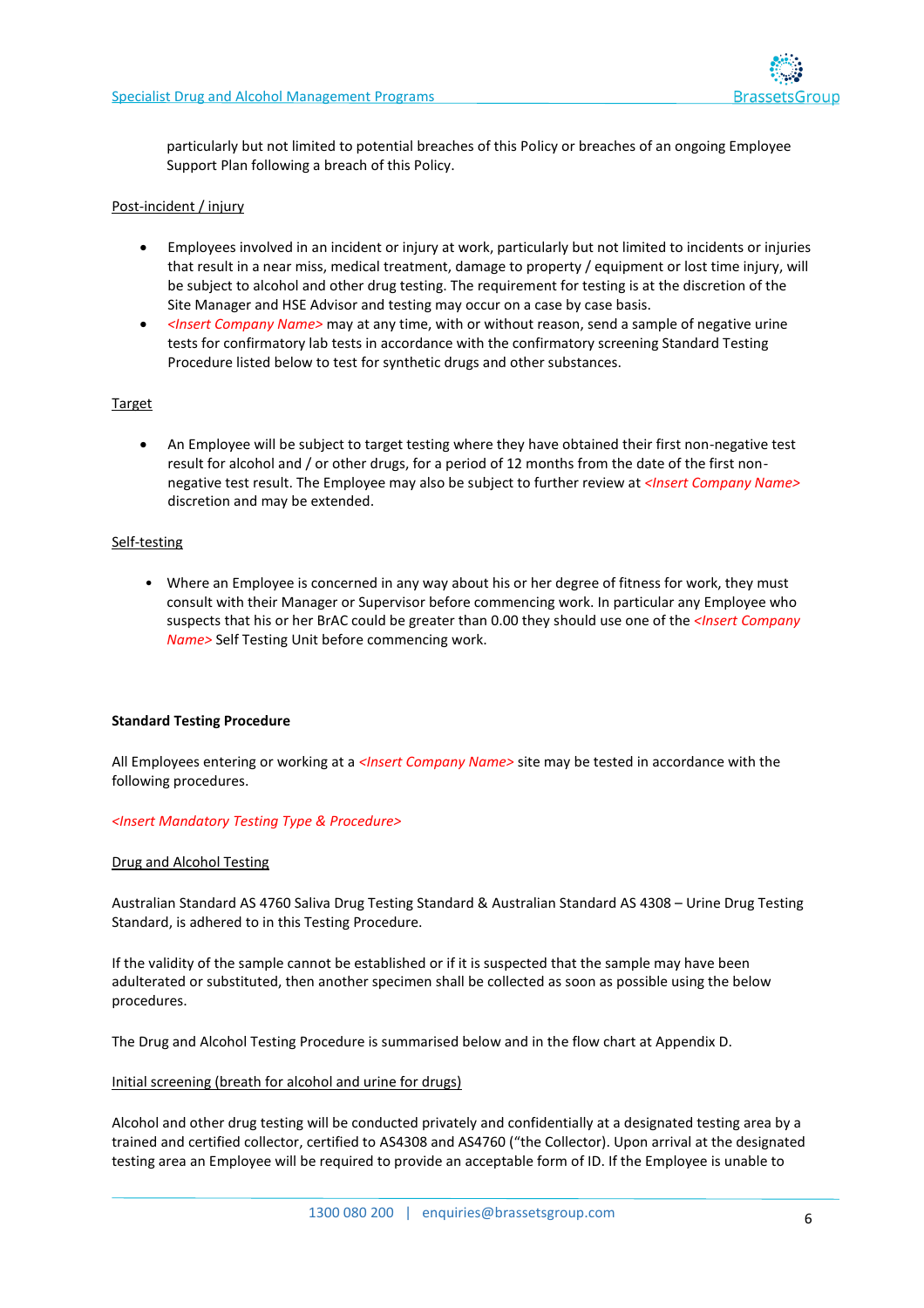

provide an acceptable form of ID the Certified Testing Provider will receive confirmation from a Manager or Supervisor verifying the Employee's identification. Details will be recorded on the appropriate documentation.

The Collector will ask an Employee to write down any drugs, alcohol or substance they have taken that may affect their ability to conduct their duties, in the medication statement and consent portion of the Chain of Custody Document.

#### Alcohol

Employees will be asked to undertake a breath alcohol test by using an approved breathalyser unit. If there is a non-negative/positive screen for alcohol, the Employee will be required to retest within 30 minutes. If the Employee's BrAC has decreased to zero in line with this policy, they will immediately return to work and information will be provided to them regarding the site EAP service. If the Employee's BrAC is still equal to or above the relevant detection level, this will be deemed a positive result and a breach of this Policy.

- An Employee will be offered transportation to ensure the safe passage of the person to their best known residential address. If the person refuses to accept the transportation, this incident will be documented.
- The Employee will remain absent from work until as a minimum, a negative test is returned at the commencement of their next shift or thereafter.
- The Employee will be counselled by their Manager or Supervisor prior to re-commencement of work generally and specifically as to their individual Employee Support Plan as required, including the offer of assistance through referral to the EAP service.
- *<Insert Company Name>* will take such other action as is considered appropriate in relation to the Employee's positive test result, in accordance with the Breaches of this Policy section of the Policy below.

#### Other drugs

- Employees will be asked to provide a saliva sample. The Employee will provide a saliva sample by following the appropriate process for the testing kit in use.
- The provider may also conduct an instant "urine screening test" in accordance with Australian standards.
- After completing the saliva test, the Collector will identify whether the result is negative or nonnegative, based on the testing kit indicators.
- If the drug screen is negative, the Employee will be required to return to work. If the drug screen is non-negative, based on the testing kit indicators, the Employee will be required to provide a urine sample for confirmation purposes.
- Where an Employee is unable to provide a sample .i.e. "dry mouth" the Employee will be asked a to provide a urine sample as follows:
	- o The provider will conduct an instant "urine screening test" in accordance with Australian standards.
	- $\circ$  Employees will be asked to provide a urine sample. The Employee will provide a urine sample by following the appropriate process for the testing kit in use. Upon receiving the urine sample the Collector will determine whether there is a sufficient sample to enable all required testing to be performed. In the event that there is insufficient urine for testing the Employee will be required to provide an additional sample. After completing the urine test,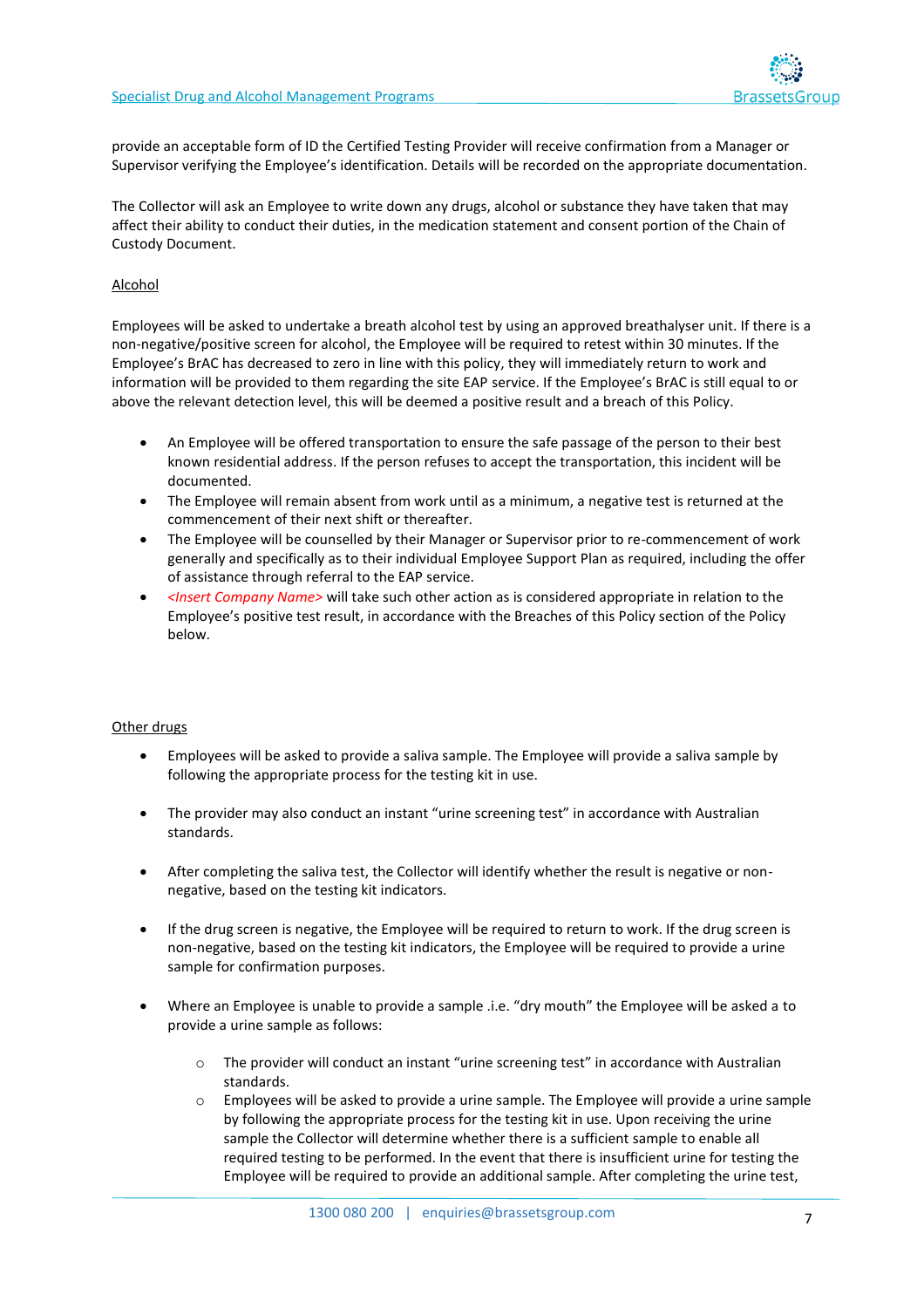

the Collector will identify whether the result is negative or non-negative, based on the testing kit indicators.

- o If the drug screen is negative, the Employee will be required to return to work, unless selected for a random confirmatory test.
- $\circ$  If the drug screen is non-negative, based on the testing kit indicators, or the employee has been selected for a random confirmatory test the urine sample will be collected for confirmation purposes.

#### Confirmation screening

• If an Employee obtains a non-negative screen for drugs or has been randomly selected for a confirmatory test, the individual will be asked to remain in the designated testing area where they;

o will be required to witness the confirmatory testing process;

o will be referred to their employer to determine the most adequate and safe method for them to exit the site. If the person is self-employed they will be provided with transportation to ensure their safe passage home.

- Both the Collector and the Employee will keep the sample in view at all times prior to it being sealed and labelled.
- The urine sample will be transferred from the collection beaker into two or three laboratory tubes in accordance with laboratory protocols. Prior to the samples being sealed for transportation to a NATA certified laboratory, the Employee will initial the tamper evident security seals on each tube to certify that it is the sample collected from them. Each tube is to contain Donor Surname and First Name, Donor date of birth, Donor gender, date and time of collection and Collectors and Donors signatures. All tubes must also contain the unique Identifier bar code replicated on all copies of the paperwork.
- The Collector will request that the donor observe the transfer of the sample into the tubes, the placement of the tamper evident security seals or equivalent devices over both bottle caps and down the sides of the tubes, as well as the placement of the tubes into a tamper evident Bio-hazard bag, which will also be sealed in front of the Employee.
- All the information contained on the tamper evident security seals will be entered onto Chain of Custody documentation and will be signed by both the Collector and the Employee, certifying ownership of the sample provided as well as giving consent for the sample to be tested in accordance with the appropriate Australian Standard.
- The Employee will be given a copy of the documentation at the end of the sample collection and sealing procedures for their records.
- The samples collected for laboratory confirmation purposes will be forwarded to a NATA accredited laboratory for testing in accordance with the analysis requirements set out in the appropriate Australian Standard.
- An Employee will then be provided with transportation to ensure the safe passage of the person to their best known residential address. If the person refuses to accept the transportation, the offer will be repeated in the presence of a Senior Manager as a witness. This incident will be documented.
- The Employee will remain absent from work (with pay) until the results of the confirmatory test are received.
- The nominated *<Insert Company Name>* representative will be informed of any positive alcohol or other drug screen results as soon as possible after the screen result is known.
- If the confirmatory test is negative the Employee shall return to work.
- If the confirmatory test is positive the After a confirmed positive test result process detailed below will apply.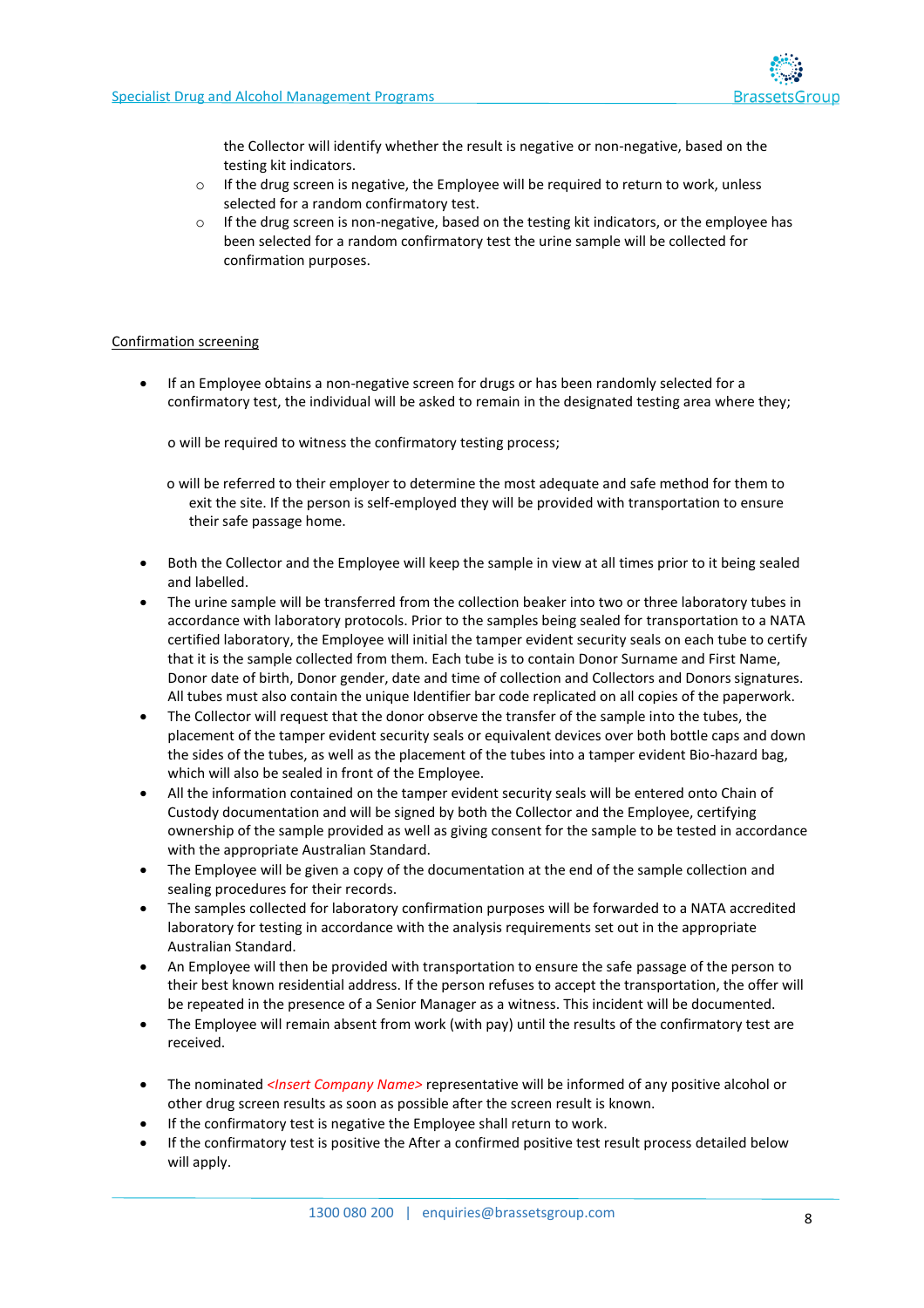

#### **After a confirmed positive test result**

The following steps are to be taken following a confirmed positive test result:

- The Employee tested and their Supervisor or Manager will be informed of the test result;
- Disciplinary discussions will take place which will include consideration as to what disciplinary outcomes are appropriate in the circumstances;
- If the result of the test is high range in accordance with the approved levels contained at Appendix B below, then the employee may be subject to termination of their employment with the Company;
- The Employee will not be permitted to return to work until they test negative to an additional alcohol and other hair and / or urine drug test, which they will need to do at their own expense using the Company preferred testing provider to provide those results. In various circumstance the employee may also be required to provide a medical clearance to ensure their fitness for work.
- While an employee is off work as a result of returning a positive test result, it will be their responsibility to keep in touch with their Supervisor about their return to work;
- The Employee will be required to undergo testing for a period of 12 months as detailed in the hair and or urine drug screen Testing Procedure section of this Policy if they remain with *<Insert Company Name>* as part of the support provided to employees as detailed above.

#### Hair Drug Screening

- If an employee is subject to target testing the individual may be asked to complete a hair drug test within a designated testing area on site or at a Company preferred pathology clinic.
- Upon arrival at the designated testing area an Employee will be required to provide an acceptable form of ID.
- Employees will be asked to provide a hair sample. The Employee will provide a hair sample by following the standard operating procedures. Once the hair is collected it will be sealed into two levels of tamper evident seals.
- All the information contained on the identification seals will be entered onto Chain of Custody documentation and will be signed by both the Collector and the Employee, certifying ownership of the sample provided as well as giving consent for the sample to be tested.
- The Employee will be given a copy of the documentation at the end of the sample collection and sealing procedures for their records.
- The samples collected will be forwarded to an accredited laboratory for testing in accordance with the analysis requirements.
- The nominated *<Insert Company Name>* representative will be informed of any positive drug screen results as soon as possible after the result is known.
- If the result is negative the Employee shall return to work.
- If the test is positive, *<Insert Company Name>* will consider any potential outcomes in accordance with the Breaches of this Policy section of the Policy.

#### **Failure to comply with a request**

#### Refusal

Refusal by an Employee to submit to or cooperate fully with the administration of the Standard Testing Procedure will be dealt with in accordance with the Breaches of this Policy section of the Policy.

Refusal will result in the Employee being counselled on the spot as to the consequences of the refusal. The Employee will be directed to undergo the test. If the Employee continues to refuse to undertake the test, it will be dealt with as a positive test result (a "deemed positive test"). The Employee will be arranged transport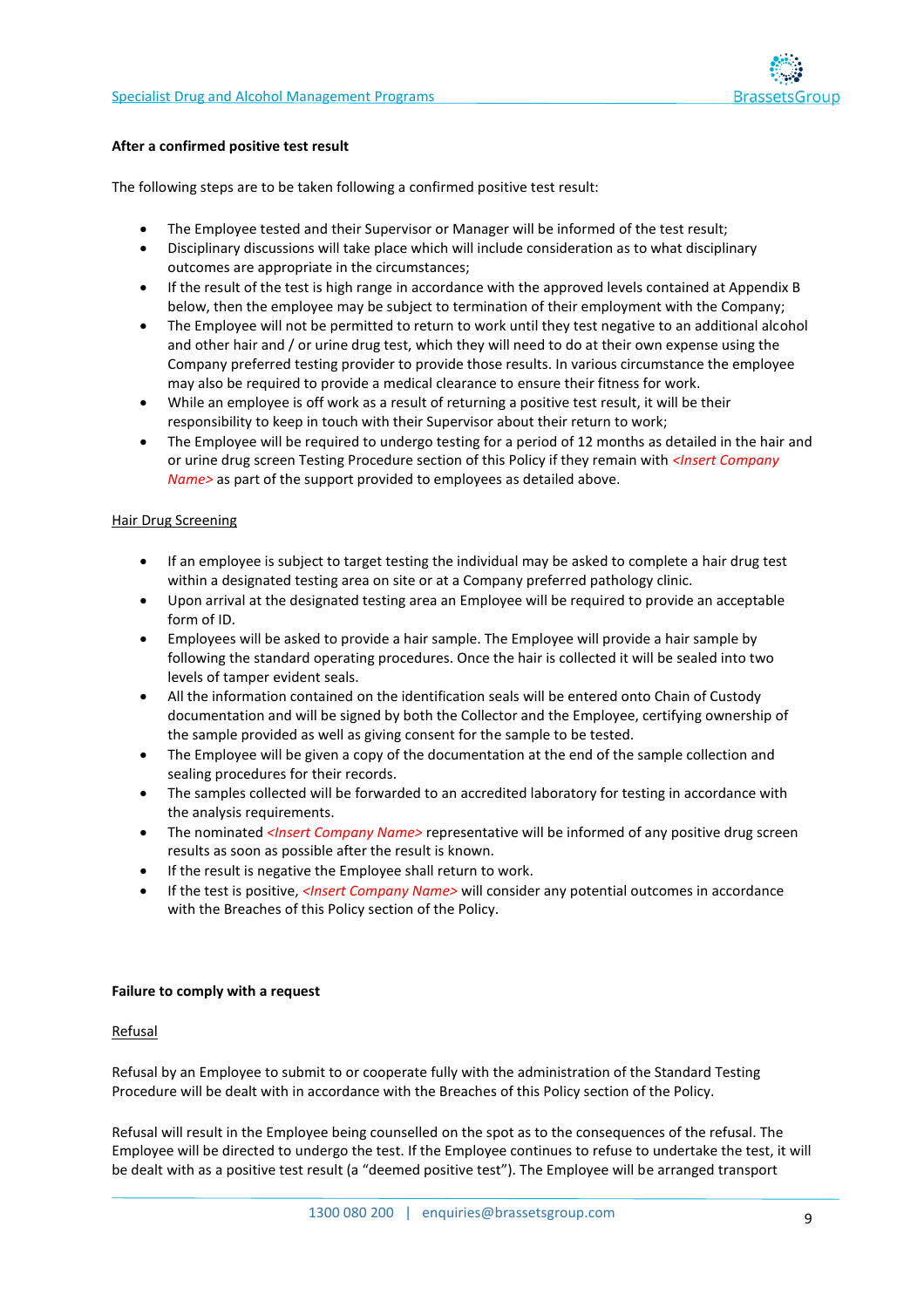

home and be suspended from duty until the incident is dealt with in accordance with the Breaches of this Policy section of the policy. If returning to the workplace, the Employee will be required to provide *<Insert Company Name>* as a minimum with a negative test before the person will be able to return to work.

Continued refusal to undertake testing in accordance with the Standard Testing Procedure will result in disciplinary action up to and including termination of employment.

#### Avoidance

If a person has presented for work and avoids a screening test then they will be treated as having obtained a positive test result.

Where an Employee avoids a screening test, upon their return to work or next rostered shift they will be required to submit to the Standard Testing Procedure as set out above. The Employee may still be subject to disciplinary action up to and including termination of employment.

#### Adulterating samples

Adulteration (tampering) includes the addition or substitution of any substance in-vivo or in-vitro which may compromise the integrity of the sample specimen. Where it is found that an Employee has tampered with an alcohol or other drug sample, disciplinary action will result up to and including termination of employment.

### Breaches of this Policy

#### **Disciplinary Action**

Breaches of this Policy are serious and have the ability to put the health and safety of Employees and others at significant risk. Disciplinary action will be taken where an employee:

• *<Insert Company Disciplinary Process>*

### Confidentiality

- *<Insert Company Name>* will take all reasonable steps to ensure that laboratory drug test results concerning any sample provided by the Employee, any investigation in relation to such test results or participation in counselling or rehabilitation services will to the extent practicably possible remain confidential.
- Employee records and information relating to all alcohol and other drug test results will not be passed on to anyone without the written permission of the Employee concerned, except:

#### o As required by law;

o As expressly permitted by this Policy; or

o In the proper course of a person performing their job i.e. reporting to senior management, seeking legal or other professional advice, reporting on an incident where alcohol or other drugs is a relevant factor.

Referral to any EAP and/or rehabilitation service will remain strictly confidential for the protection of the Employee's privacy. Records and information on the nature of the Employee's personal problems will not be disclosed or passed to anyone without the written permission of the Employee concerned.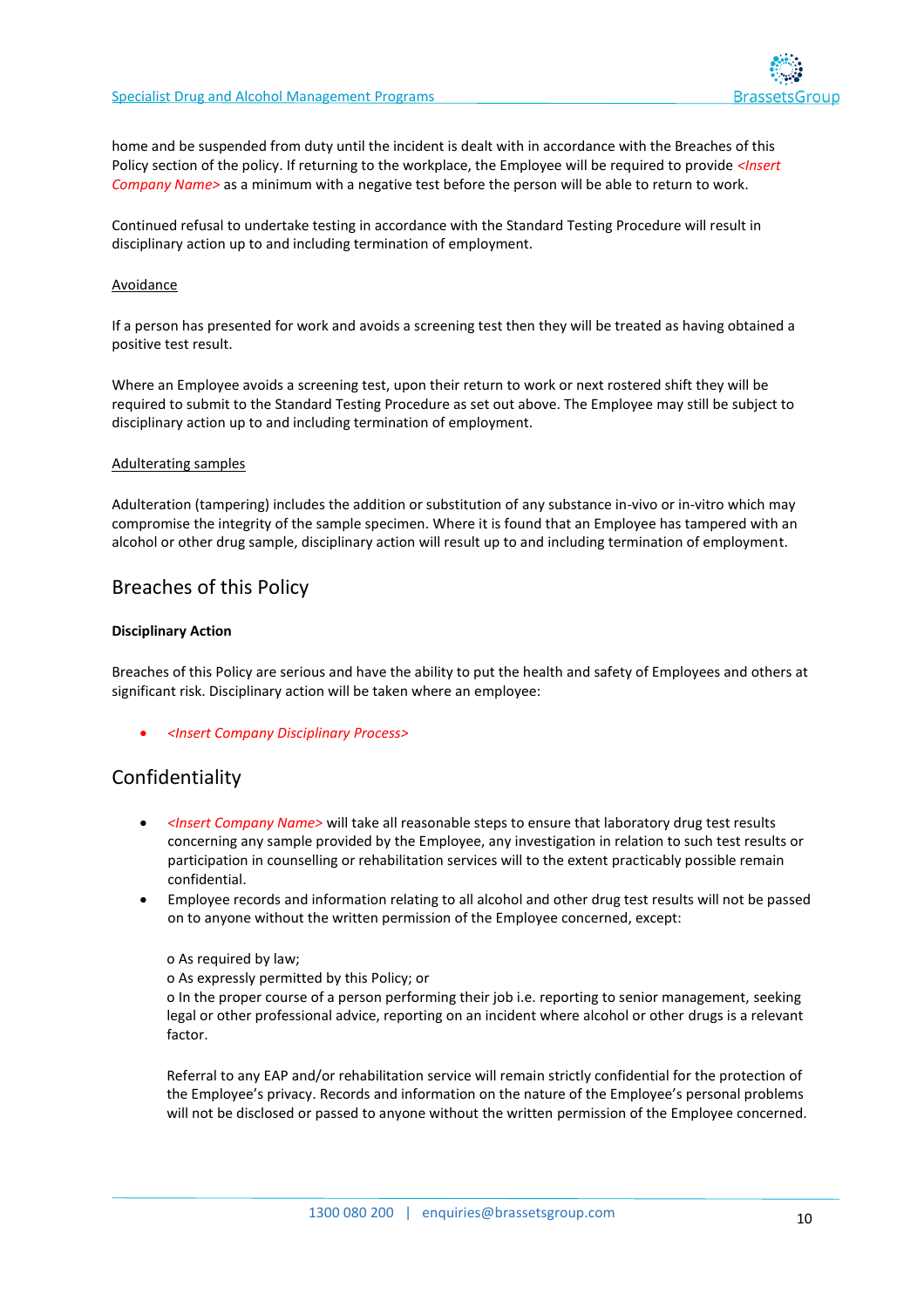

# Definitions

| At risk                                                                                          | An individual who, after observation of his/her behaviour, poses a potential risk to their<br>own health and safety and/or the health and safety of others in the workplace.                                                                                                        |  |  |  |
|--------------------------------------------------------------------------------------------------|-------------------------------------------------------------------------------------------------------------------------------------------------------------------------------------------------------------------------------------------------------------------------------------|--|--|--|
| Alcohol and other<br>Drugs (AOD)<br>Program                                                      | A workplace safety program designed to minimise the risk to employees from the misuse<br>of alcohol and other drugs.                                                                                                                                                                |  |  |  |
| <b>BrAC</b>                                                                                      | Breath Alcohol Concentration.                                                                                                                                                                                                                                                       |  |  |  |
| Contractor                                                                                       | A contractor, sub-contractor or Employee of a contractor or sub-contractor required to<br>perform work on any worksite, including <insert contractors="" relevant=""></insert>                                                                                                      |  |  |  |
| Customer / Visitor                                                                               | Any person, other than an Employee, contractor or truck driver, required to have access<br>to areas in and/or about any worksite.                                                                                                                                                   |  |  |  |
| <b>Detection Level</b>                                                                           | Detection levels as defined in the relevant Australian Standards or as defined by a<br>laboratory.                                                                                                                                                                                  |  |  |  |
| Employee                                                                                         | An Employee employed within the <insert company="" name=""> business (this definition<br/>includes all staff and management).</insert>                                                                                                                                              |  |  |  |
| Employee<br>Assistance Program<br>(EAP)                                                          | A program designed to assist Employees and their immediate families with personal<br>and/or work related problems that require counselling and rehabilitation. It is available to<br>Employees who may have an alcohol and/or other drug dependency or other related<br>problem(s). |  |  |  |
| Positive Result -<br>Alcohol                                                                     | A reading greater than 0.00 from an electronic breath analysis device as a result of an<br>alcohol test.                                                                                                                                                                            |  |  |  |
| Positive Result -<br>Drugs                                                                       | Positive confirmation of a drug screen via GCMS and/or LCMS testing requirements<br>performed by a NATA certified laboratory.                                                                                                                                                       |  |  |  |
| Other Drugs                                                                                      | Any chemical substance (either natural or synthetic), which alters the structure or<br>function of the body, and/or any drug described as an illegal substance under Australian<br>law.                                                                                             |  |  |  |
| Over the counter<br>medications                                                                  | Medications that can be purchased without the need of a prescription. This may include<br>Sudafed, Codral, Panadeine and other strong pain killers.                                                                                                                                 |  |  |  |
| Policy                                                                                           | The Alcohol and Other Drugs Policy                                                                                                                                                                                                                                                  |  |  |  |
| Medications that are prescribed by a licensed medical practitioner.<br><b>Prescription Drugs</b> |                                                                                                                                                                                                                                                                                     |  |  |  |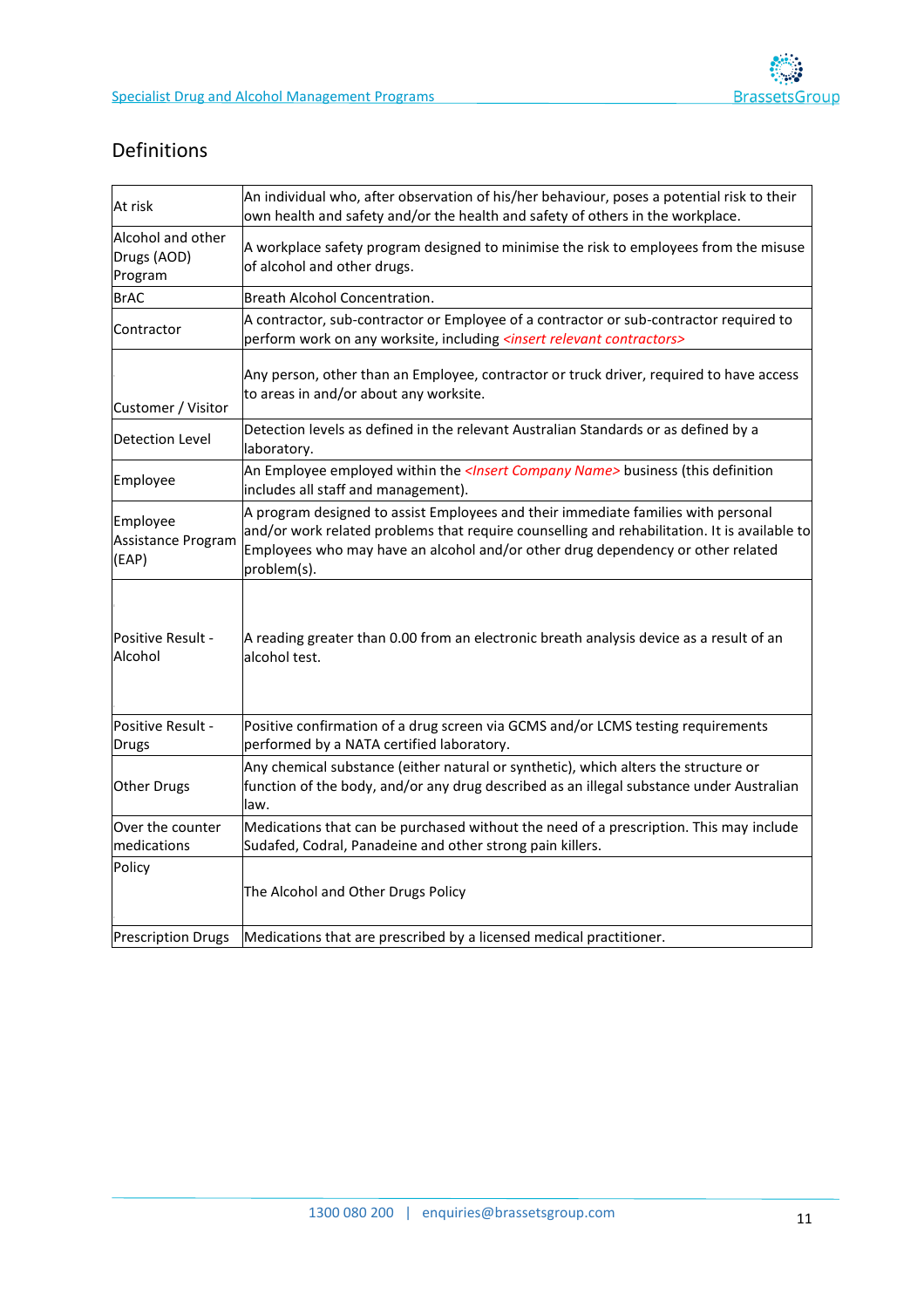

# Appendix A. Responsibilities

#### **Accountabilities and Responsibilities**

To ensure that the objectives of this Policy are achieved, the specific responsibilities of Employees, contractors and visitors, as well as different levels of management, are set out below in the Responsibilities section.

#### Responsibilities

|                           | Employees will:                                                                                                                                                                                                                                                                                                                                                                                                                                                                                                                                                                                                                                                                                                                                                                                                                                                                                                                                                                                                                                                                                                                                                                                                                                                                                                                                                                                                                                                                                                                                                                                                                                                                                                                                                                                                                                                                                                                                                                                                                                                                            |
|---------------------------|--------------------------------------------------------------------------------------------------------------------------------------------------------------------------------------------------------------------------------------------------------------------------------------------------------------------------------------------------------------------------------------------------------------------------------------------------------------------------------------------------------------------------------------------------------------------------------------------------------------------------------------------------------------------------------------------------------------------------------------------------------------------------------------------------------------------------------------------------------------------------------------------------------------------------------------------------------------------------------------------------------------------------------------------------------------------------------------------------------------------------------------------------------------------------------------------------------------------------------------------------------------------------------------------------------------------------------------------------------------------------------------------------------------------------------------------------------------------------------------------------------------------------------------------------------------------------------------------------------------------------------------------------------------------------------------------------------------------------------------------------------------------------------------------------------------------------------------------------------------------------------------------------------------------------------------------------------------------------------------------------------------------------------------------------------------------------------------------|
| Employees                 | Not attend or perform work with a level of alcohol and/or other drug in their system<br>$\bullet$<br>that would result in a positive test result;<br>Notify their supervisor/manager if they think they may be or are affected as a result of<br>$\bullet$<br>the use of alcohol and/or other drugs;<br>Notify their supervisor/manager if they have reason to believe another person is<br>٠<br>affected by drugs or alcohol;<br>Not consume alcohol or other drugs and/or possess, keep or store alcohol, drugs or<br>٠<br>drug paraphernalia on site;<br>Comply with the testing regime and all processes contained within this Policy;<br>$\bullet$<br>Comply with all lawful and reasonable directions in relation to alcohol and other drugs<br>$\bullet$<br>testing;<br>Comply with any Employee Support Plan or other direction in relation to their ongoing<br>٠<br>employment following a breach of this Policy or other non-compliance;<br>Seek information from their doctor or other health professional on the use of<br>$\bullet$<br>prescribed drugs and over the counter medication that may impact on their ability to<br>work safely, and, where relevant to their ability to perform their role, provide such<br>information to <insert company="" name="">;<br/>At all times ensure that they are fully fit for work and that any medication they are<br/>٠<br/>taking does not impact on their fitness for work;<br/>If taking over the counter medication and/or prescription drugs that may impact on<br/><math display="inline">\bullet</math><br/>their ability to perform their role safely and to their full capacity, or to result in the<br/>Employee producing a Positive Result to a drug or alcohol test, provide the following<br/>information to &lt;<i>Insert Company Name&gt;</i> site management (immediately or as they<br/>become aware),<br/>o Whether the medication will or is likely to impact on the Employees ability to<br/>perform their role; and<br/>o Provide a situable reference when required e.g. doctor, pharmacist, etc.</insert> |
|                           | Contractors, and visitors will:                                                                                                                                                                                                                                                                                                                                                                                                                                                                                                                                                                                                                                                                                                                                                                                                                                                                                                                                                                                                                                                                                                                                                                                                                                                                                                                                                                                                                                                                                                                                                                                                                                                                                                                                                                                                                                                                                                                                                                                                                                                            |
| Contractors<br>& Visitors | Not attend a site or perform work with a level of alcohol in their blood that results in a<br>positive test result;<br>Not attend a site or perform work with a level of any drug in their system that results<br>in a positive test result;<br>Notify their employer if they think they may be or are affected as a result of the use of<br>alcohol and/or other drugs prior to attending a < <i>Insert Company Name&gt;</i> site;<br>Notify their employer (if within their own workplace) or <lnsert company="" name=""> (if on<br/>a company site) if they have reason to believe another person is affected by drugs or<br/>alcohol,<br/>Not possess, consume, store, sell or manufacture alcohol and/or drugs when on a<br/>company site,</lnsert>                                                                                                                                                                                                                                                                                                                                                                                                                                                                                                                                                                                                                                                                                                                                                                                                                                                                                                                                                                                                                                                                                                                                                                                                                                                                                                                                   |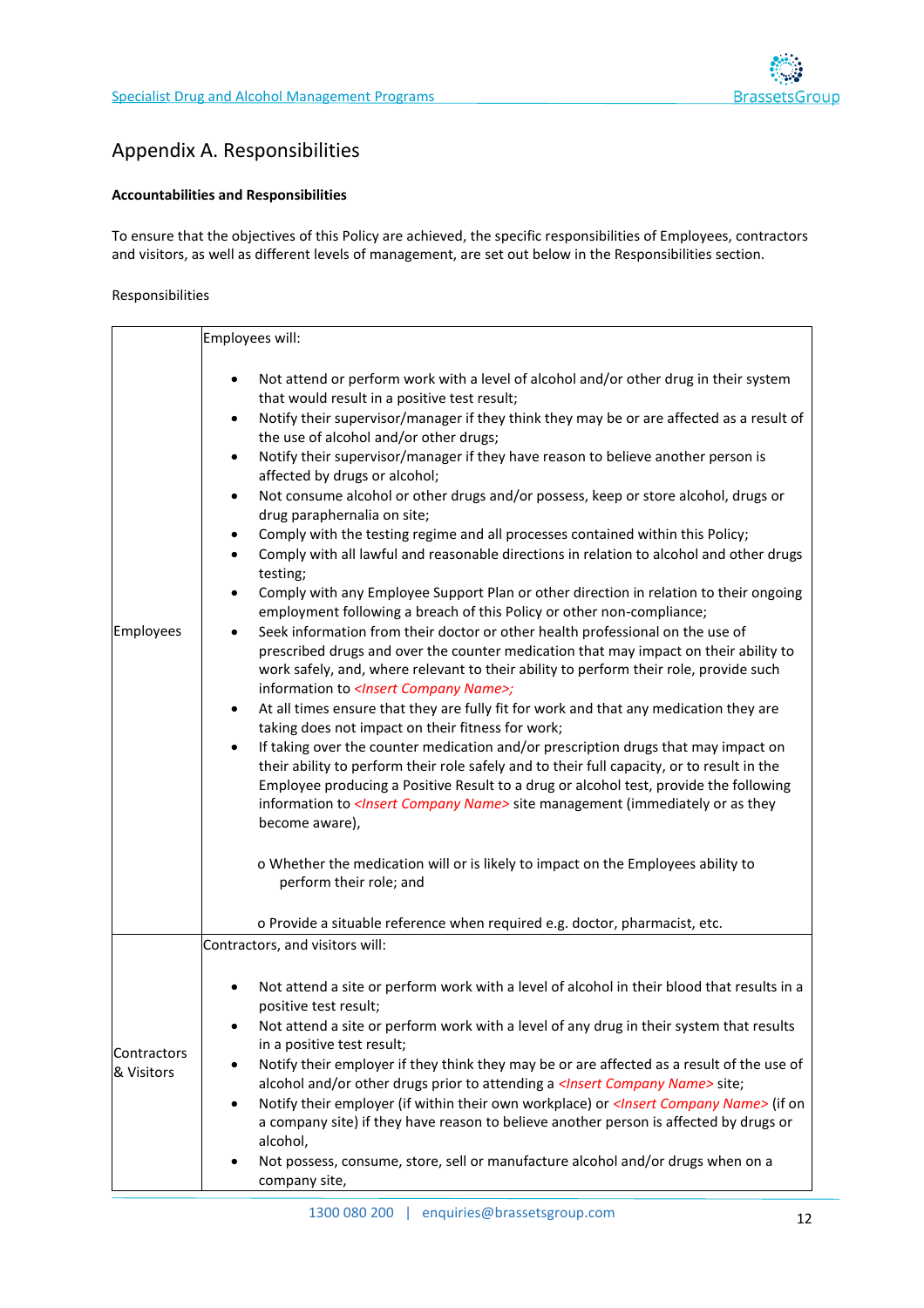|                    | Not have in their possession, while on a <i><lnsert company="" name=""></lnsert></i> site, any other drug<br>$\bullet$<br>related paraphernalia;<br>Comply with the testing regime and all processes contained within this Policy,<br>$\bullet$<br>Comply with all lawful and reasonable directions in relation to alcohol and other drugs<br>testing.                                                                                                                                                                                                                                                                                                                                                                                                                                                                                                                                                                                                                                      |
|--------------------|---------------------------------------------------------------------------------------------------------------------------------------------------------------------------------------------------------------------------------------------------------------------------------------------------------------------------------------------------------------------------------------------------------------------------------------------------------------------------------------------------------------------------------------------------------------------------------------------------------------------------------------------------------------------------------------------------------------------------------------------------------------------------------------------------------------------------------------------------------------------------------------------------------------------------------------------------------------------------------------------|
|                    | Supervisors will:                                                                                                                                                                                                                                                                                                                                                                                                                                                                                                                                                                                                                                                                                                                                                                                                                                                                                                                                                                           |
| <b>Supervisors</b> | Comply with all directions as contained within the "Employee" responsibilities section<br>above,<br>Assist with and monitor the ongoing implementation of this Policy,<br>Demonstrate commitment to this Policy, Notify their relevant manager of identified<br>$\bullet$<br>non-compliances,<br>Assist in the communication to all Employees, contractors and others of their<br>$\bullet$<br>responsibilities in relation to this Policy,<br>Encourage Employees, contractors and others to seek assistance for problems related<br>$\bullet$<br>to the use of alcohol or other drugs,<br>Respond to any notification or concern in relation to alcohol and / or other drugs<br>$\bullet$<br>immediately,<br>Maintain confidentiality of relevant information (such as personal disclosures etc.)<br>$\bullet$<br>related to the implementation of this Policy; and<br>Without limiting the above, carry out all steps and actions required of them by this<br>Policy and/or as directed. |

|                     | In addition to meeting their supervisory obligations as detailed in "Supervisors"<br>responsibilities, Managers will:                                                                                                                                                                                                                                                                                                                                                                                                                                                                                                                                                                                                                                                                                                                                                                                                                                                                                                                               |
|---------------------|-----------------------------------------------------------------------------------------------------------------------------------------------------------------------------------------------------------------------------------------------------------------------------------------------------------------------------------------------------------------------------------------------------------------------------------------------------------------------------------------------------------------------------------------------------------------------------------------------------------------------------------------------------------------------------------------------------------------------------------------------------------------------------------------------------------------------------------------------------------------------------------------------------------------------------------------------------------------------------------------------------------------------------------------------------|
| Managers            | Comply with all directions as contained within the "Employee" responsibilities section<br>above,<br>Communicate the requirements of this Policy to all Employees, contractors and others<br>who may enter and/or perform work on  sites through such<br>things as inductions, selection processes and usual communication forums and media,<br>Notify the site General Manager of any non-compliance and make recommendations,<br>as required, in relation to an appropriate Company response to such non-compliance,<br>Not permit alcohol to be brought on to, kept or consumed on site,<br>Not permit drugs to be brought on to, kept or consumed on site,<br>Not permit on site any drug related paraphernalia,<br>Maintain appropriate confidentiality of all records generated by this Policy;<br>Provide adequate training and education in relation to this Policy,<br>Implement all other related programs that support the Policy, and<br>Without limiting the above, carry out all steps and actions required of them by this<br>Policy. |
| <b>Site Manager</b> | Site Manager(s) will:<br>Comply with all directions as contained within the "Employee" and "Manager"<br>responsibilities sections above,                                                                                                                                                                                                                                                                                                                                                                                                                                                                                                                                                                                                                                                                                                                                                                                                                                                                                                            |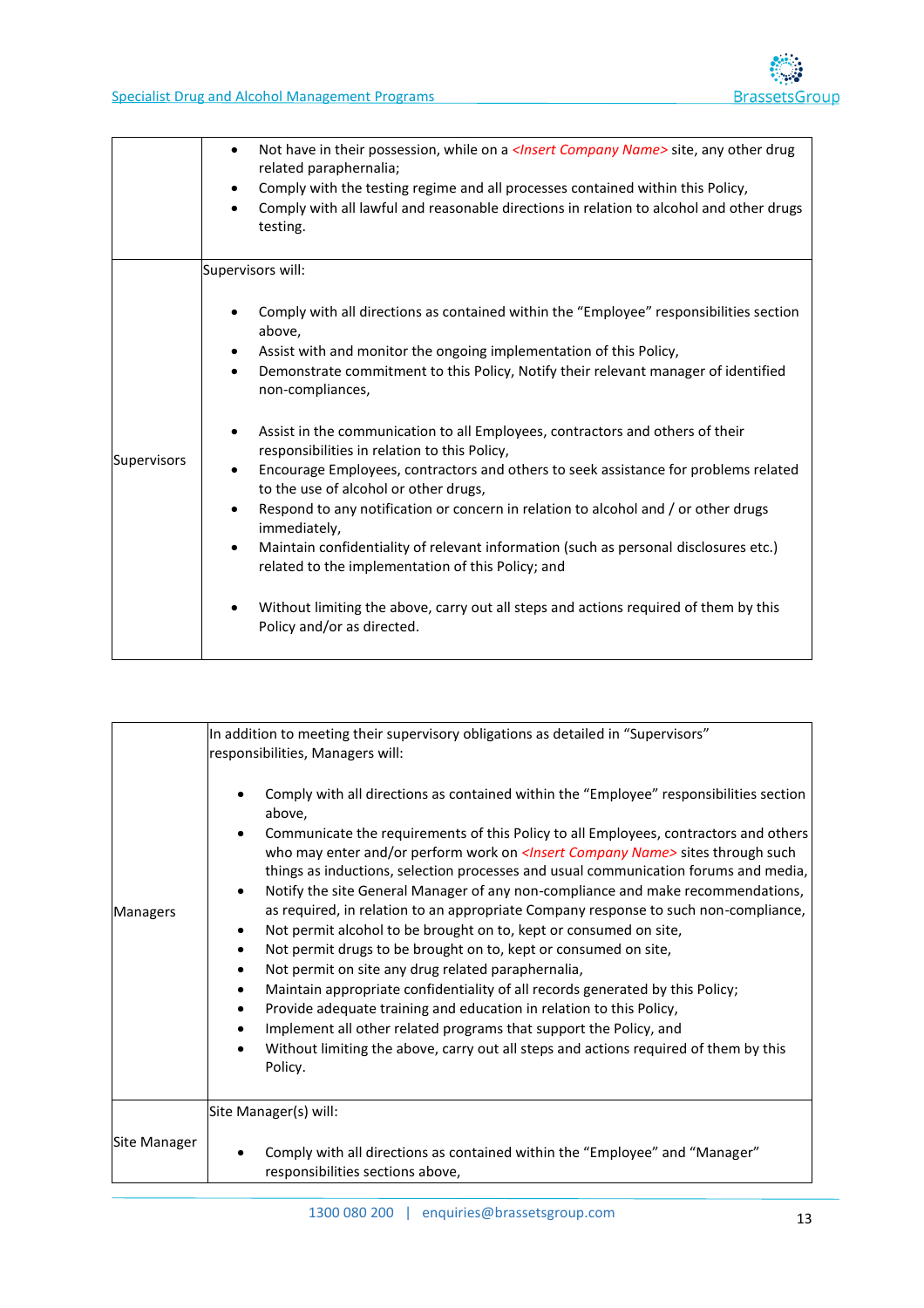|                   | Support the implementation and ongoing management of this Policy,<br>$\bullet$<br>Consider circumstances of non-compliance and provide appropriate advice, and<br>$\bullet$<br>Manage and/or delegate action required to give effect to appropriate Company<br>$\bullet$<br>response to identified breaches of non-compliance with this Policy. |  |  |
|-------------------|-------------------------------------------------------------------------------------------------------------------------------------------------------------------------------------------------------------------------------------------------------------------------------------------------------------------------------------------------|--|--|
| <b>Chief</b>      | Chief Operations Officer will:                                                                                                                                                                                                                                                                                                                  |  |  |
| <b>Operations</b> | • Make the final decision in relation to cancelled or rescheduled screening tests where                                                                                                                                                                                                                                                         |  |  |
| Officer           | exceptional circumstances are present.                                                                                                                                                                                                                                                                                                          |  |  |

# Appendix B. Alcohol & Other Drugs Detection Levels

#### **Alcohol Detection**

The Alcohol related positive detection level is determined to be greater than 0.00 (BrAC) at all *<Insert Company Name>* sites.

#### **Prescribed drug detection**

The positive drug detection level is determined to be any substances with a level exceeding the level as set out in the relevant Australian Urine Drug Testing Standard AS/NZS 4308 or substances including synthetic drug substances where levels set by a reputable laboratory and are deemed to put the donor or others at risk.

# Appendix D. Drug and Alcohol Testing Procedure – flow chart

*<Insert Flow Chart for Company Drug Testing Process>*

# Appendix E. Employee Assistance Program (EAP)

*<Insert Details of Company EAP>*